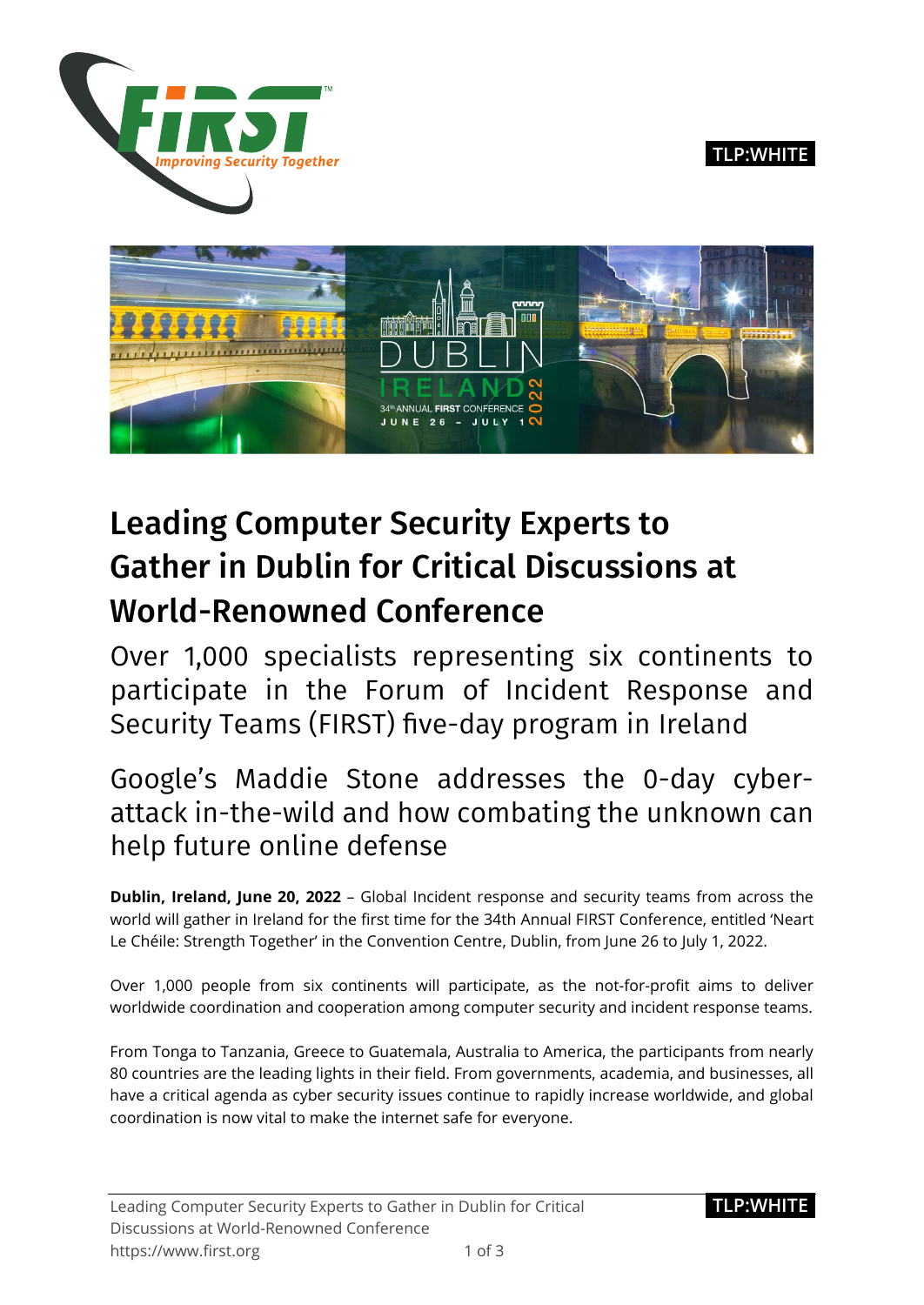



Google's Maddie Stone delves into the unknown during the conference, focusing on 0-day exploits used in-the-wild. A security researcher on Google Project Zero, she will disclose crucial insights and learnings from previously detected 0-day attacks - which occur when a cyber attacker abuses a vulnerability that was totally unknown - to help delegates defend organisations and society in future incidents.

The five-day event will explore various themes with contributors from industry and academia, from notable organizations such as the World Economic Forum, National Police Agency from Japan, Amnesty International, the US Cybersecurity and Infrastructure Security Agency, and the European Union Agency for Cybersecurity.

Other notable discussions on the agenda include the preparation for the Tokyo 2020 Games, prioritizing detection implementation with intelligence and ATT&CK, incident response investigations in the age of the Cloud, Ransomware – the new normal in cyber security, decoding the diversity discussions, stopping the Phish before it is even sent, analysis of the SolarWinds supply chain compromise, diving into the SMS PVA fraud and lessons learned from supporting national responses to COVID-19.

Chris Gibson, CEO, FIRST commented: "The conference program this year is both intuitive and timely, with our keynoters' covering topics across the full spectrum of computer security – from the practical to the emotional.

"As a membership organization, we work to ensure that our Annual Conference brings as much value as possible. Over the five days, our goal is to inspire and empower participants to take new thinking and tools back with them to their everyday roles as they continue to defend people across the globe against cyber-attacks."

Brian Honan, CEO, BH Consulting and FIRST Annual Conference Program Chair, added: "Dublin, and Ireland, is a perfect setting to host leading experts in this area with the cyber security sector on a significant growth trajectory on the island. The recent State of Cyber Security Sector in Ireland 2022 report states that by 2030 the industry will be worth €2.5 bn GVA – an increase of €1.4 bn from 2021 - employing over 17,000 people.

"This conference is critical for the global community of incident responders and security teams. After two years of pandemic uncertainty, we can all come together in person once more to tackle cyber security issues in a united fashion to create a fix and ensure organizations can continue to operate with limited disruption. Our theme, 'Neart Le Chéile: Strength Together', is exactly how we, as experts, will beat the criminals and keep people safe from cyber security attacks going forward."

Cyber specialists must work together to tackle online crime, as many instances do not occur in isolation, or just in one geographical area. FIRST provides the unique platform for everyone to unite and work towards a safer cyber community for all.

At the FIRST Conference participants will share goals, ideas, and information on how to improve global computer security, with delegates learning the latest security strategies in incident management, increasing their knowledge and technical insight about security problems and solutions, and gaining insights into analyzing network vulnerabilities.